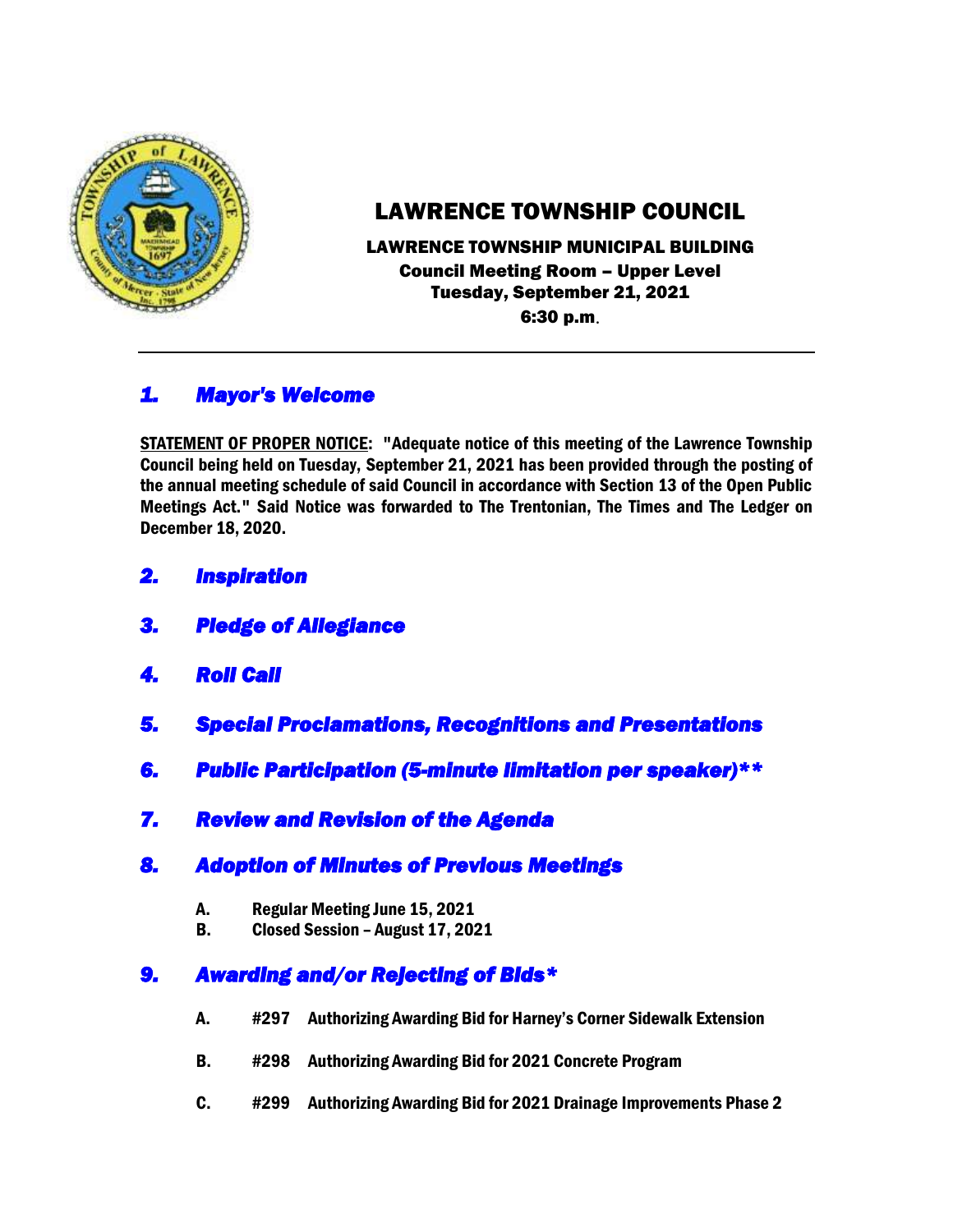## *10. Introduction of Ordinances***\*\***

- A. Ordinance No. 2405-21 BOND ORDINANCE AMENDING BOND ORDINANCE BY THE TOWNSHIP OF LAWRENCE, COUNTY OF MERCER, STATE OF NEW JERSEY, IN ORDER TO REVISE THE DESCRIPTION OF THE IMPROVEMENT HEREIN
- B. Ordinance No. 2406-21 AN ORDINANCE TO REPEAL IN ITS ENTIRETY ORDINANCE NO. 1691-02 ENTITLED 'AN ORDINANCE AMENDING THE LAWRENCE TOWNSHIP ADMINISTRATIVE CODE TO CREATE A HUMAN RELATIONS COMMITTEE'
- C. Ordinance No. 2407-21 AN ORDINANCE AMENDING THE ADMINISTRATIVE CODE OF THE TOWNSHIP OF LAWRENCE TO CREATE THE LAWRENCE TOWNSHIP DIVERSITY, EQUITY AND INCLUSION COMMITTEE

## *11. Adoption of Ordinances\**

A. Ordinance No. 2404-21 – AN ORDINANCE AMENDING THE LAWRENCE TOWNSHIP ADMINISTRATIVE CODE ESTABLISHING A LAWRENCE TOWNSHIP FIRE AND EMERGENCY MEDICAL SERVICE DIVISION UNDER THE DEPARTMENT OF PUBLIC SAFETY

## *12. Manager's Report*

- *13. Attorney's Report*
- *14. Clerk's Report*

## *15. Unfinished Business*

#### *16. New Business*

A. Interim Appointment to the Ewing-Lawrence Sewerage Authority

## *17. Public Participation (3-minute limitation per speaker) \*\**

## *18. Resolutions*

#### A. Bond Acceptance

1) #294 Authorizing Acceptance of Stabilization and Grading Bond for 125 Roxboro Road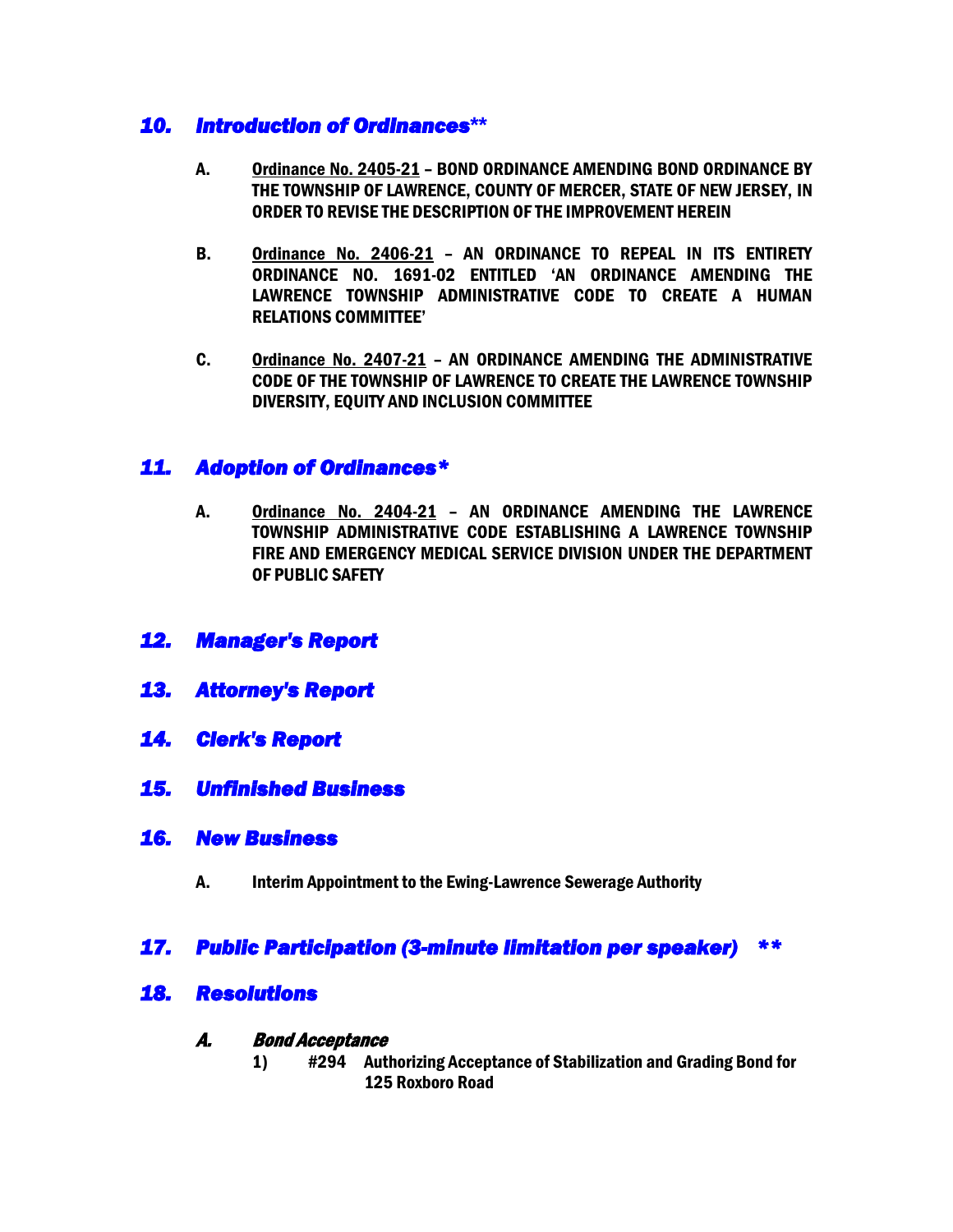#### B. Bond Release

#### C. Escrow Release

#### D. Refunds

- 1) #301 Authorizing Tax Overpayment Refunds
- 2) #302 Authorizing Recreation Fee Refunds
- 3) #303 Authorizing Refund for Cancelation of a Housing Inspection
- 4) #305 Authorizing Refund for Cancelation of a Housing Inspection

## E. Special Items of Revenue

#### F. Professional Services Agreements

- 1) #291 Authorizing a Professional Services Agreement for the Brunswick Pike Streetscape Design and Engineering
- 2) #292 Authorizing a Professional Services Agreement for the Design of the Hero Dog Park
- 3) #293 Authorizing a Professional Services Agreement for Sidewalk and Drainage Work
- 4) #306 Authorizing Amending the Professional Services Agreement for the Affordable Housing Program

## G. Grants

## H. Miscellaneous

- 1) #288 Authorizing the Cancelation of Grant Reserves/Grant Receivables
- 2) #289 Authorizing the Partial Closing of Rossa Avenue for the St. Ann School Annual Trunk or Treat
- 3) #290 Authorizing Establishing a Complete and Green Streets Policy for Sustainable New Jersey Certification
- 4) #295 Authorizing Accepting the Recommendation of the Lawrence Township Planning Board and Declaring the Properties Known as Block 601, Lots 1 through 8 to be a Non-Condemnation Area in Need of Redevelopment
- 5) #296 Authorizing Cancelation of Funded and Unfunded Balances
- 6) #300 Authorizing a Closed Session of Council Immediately Following the Regular Meeting to Discuss Matters Regarding Litigation and Contract Negotiations
- 7) #304 Authorizing the Appointment of School Crossing Guards

## *19. Council Initiatives & Liaison Reports*

## *20. Written Communications*